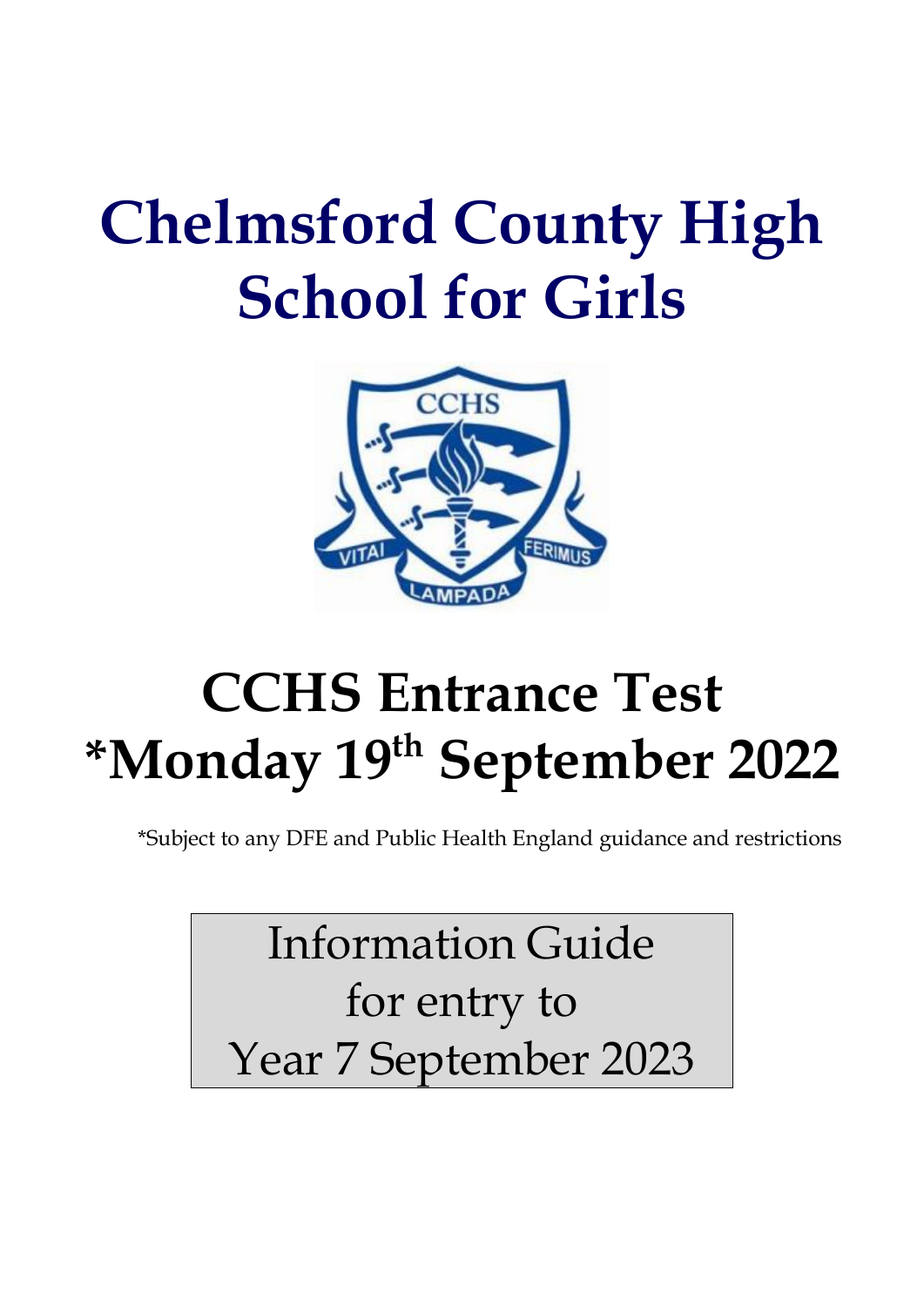# **Introduction**

This booklet has been compiled to answer the most frequently raised questions in respect of the Chelmsford County High School for Girls Entrance Test.

If you have a query not covered in this booklet please contact [admissions@cchs.essex.sch.uk.](mailto:admissions@cchs.essex.sch.uk)

## **Opening Hours: 8am – 3pm, Monday to Friday (School term time only)**

Chelmsford County High School for Girls Admissions Office Broomfield Road Chelmsford Essex CM1 1RW Tel: 01245 352592 Email: [admissions@cchs.essex.sch.uk](mailto:admissions@cchs.essex.sch.uk) Website: [www.cchs.co.uk/admissions](http://www.cchs.co.uk/admissions)

# **Contents**:

| <b>Important Dates</b>                                                                                |         |
|-------------------------------------------------------------------------------------------------------|---------|
| Information about the Chelmsford County High School for<br>Girls Entrance Test                        | $2 - 3$ |
| Registering your daughter to take the Chelmsford County<br><b>High School for Girls Entrance Test</b> |         |
| Questions about the Test                                                                              |         |
| <b>Application Process</b>                                                                            |         |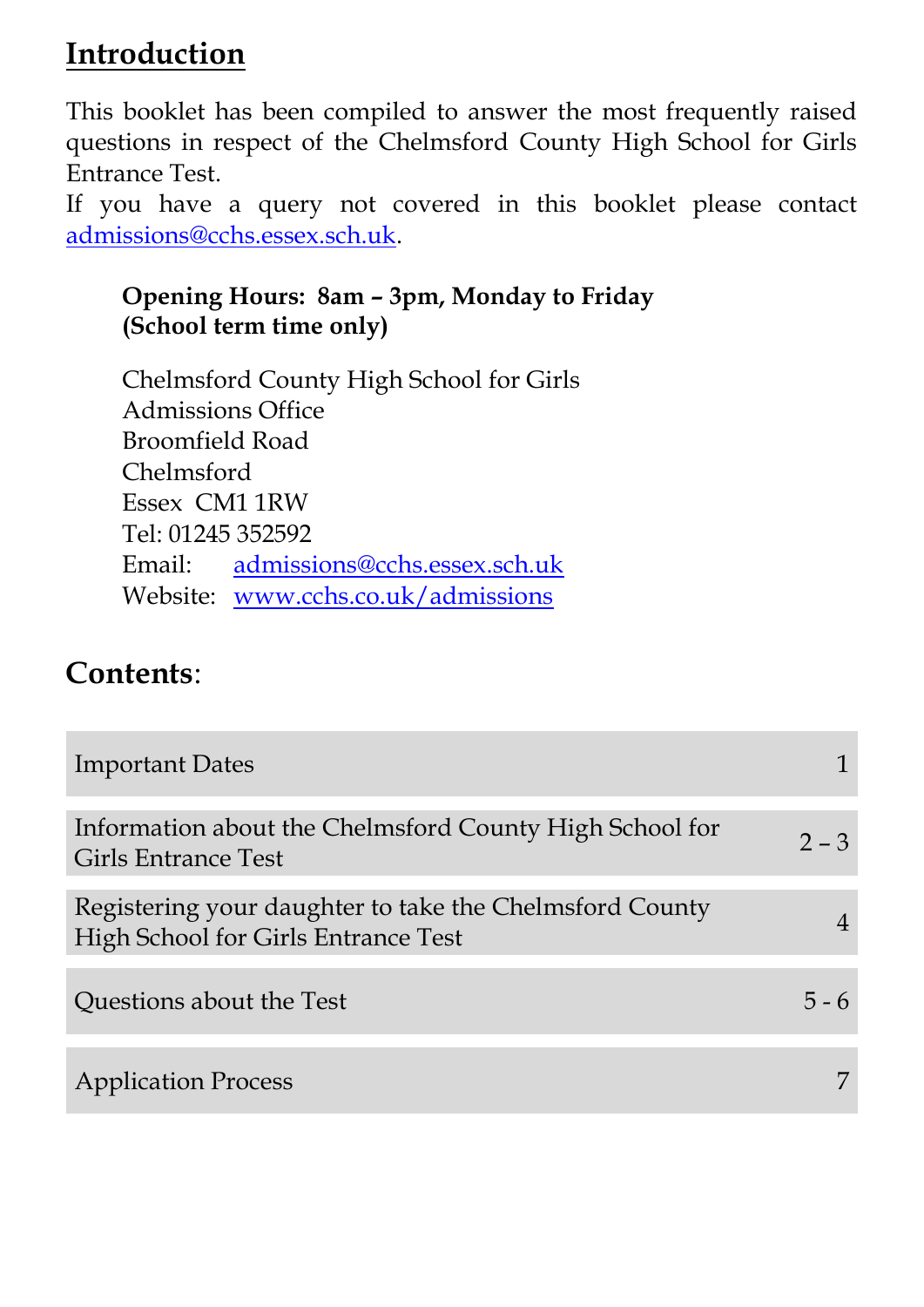# **Timeline and Registration Process for Year 7 2023 Entry**

The following dates include the Entrance Test Day and the deadline by which a valid registration must have been received in order for your daughter to be able to sit the Entrance Test for Year 7 September 2023 entry.

| Thursday 28 <sup>th</sup> April 2022 (9am)               | Online registration will open for Chelmsford County<br>High School for Girls Entrance Test for entry to Year 7<br>September 2023 entry<br>http://www.cchs.co.uk/admission-to-year-7-<br>september-2023/                  |
|----------------------------------------------------------|--------------------------------------------------------------------------------------------------------------------------------------------------------------------------------------------------------------------------|
| Thursday 28 <sup>th</sup> April 2022<br>3.30pm to 7.00pm | <b>CCHS Open Day</b><br>Staff will be on hand to provide registration assistance.<br>Our uniform supplier Simmonds will be available to<br>answer all your uniform related questions.                                    |
| Thursday 16th June 2022 (4pm)                            | Final deadline to register for the Entrance Test                                                                                                                                                                         |
| Wednesday 31 <sup>st</sup> August 2022                   | Letter posted to parents advising them of the<br>arrangements for the day and a registration card to be<br>completed and returned on the day of the test                                                                 |
|                                                          |                                                                                                                                                                                                                          |
| *Monday 19th September 2022                              | <b>Entrance Test -</b><br><b>Chelmsford County High School for Girls</b><br>*Subject to DFE and Public Health England guidance                                                                                           |
|                                                          | and restrictions in place.                                                                                                                                                                                               |
| Mid October 2022                                         | Results of Year 7 Entrance Test posted to parents                                                                                                                                                                        |
| Monday 31 <sup>st</sup> October 2022                     | The formal/published closing date for the Common<br>Application Form (CAF) to child's home local authority<br>for 2023 entry.<br>(you do not need to submit another copy of the SIF to the<br><b>Admissions Office</b> ) |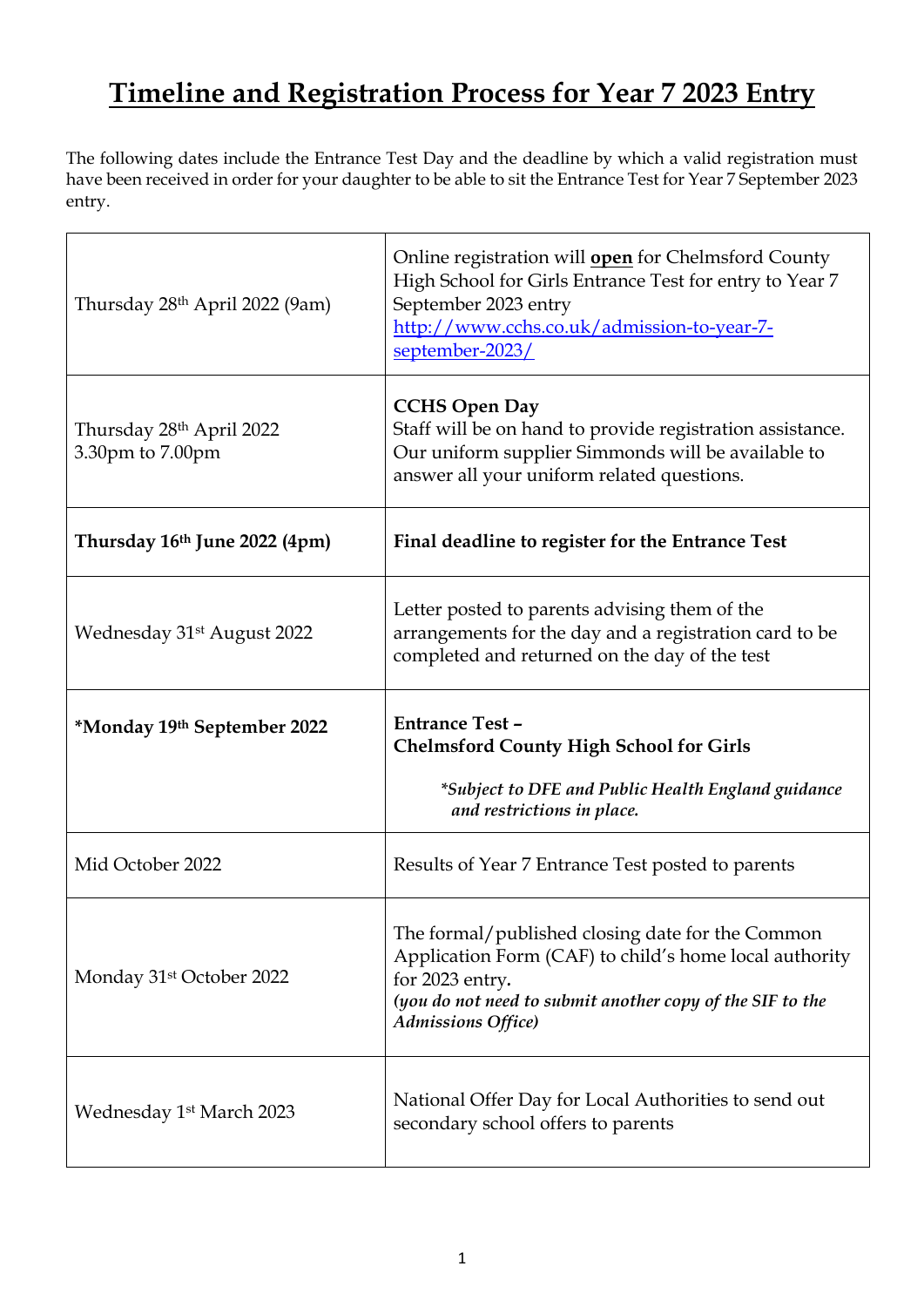# **Information about the Test**

The tests are designed using a range of paradigms to measure comprehension, vocabulary, verbal ability, non-verbal ability and numerical ability. They will be tests for which no additional preparation is necessary. They are administered in approximately two 60 minute papers. Instructions are provided by a prepared audio soundtrack. *(Chelmsford County High School for Girls reserves the right to use a printed transcript instead of the soundtrack. Either form of instructions will be acceptable).*

Practice papers are not available. Familiarisation Guides are available to download via the School's website [www.cchs.co.uk/admissions](http://www.cchs.co.uk/admissions).

Chelmsford County High School for Girls is part of a group of Grammar Schools who will be using a common admissions test for September 2023 entry. The group includes Chelmsford County High School for Girls, the Slough Consortium of Grammar Schools and Kendrick School. In addition, there are other schools in the wider geographical area who will be using the same test on the same day. The tests will take place on **\*Monday 19th September 2022** (\*Subject to DFE and Public Health England guidance and restrictions in place.). Applicants for any of these schools may only take the test once; the raw marks from the test will be passed to the other schools for inclusion in the appropriate standardisation sample **but only if you have registered with each school in accordance with their admissions policy**. **The responsibility to complete this process accurately lies wholly with the parent/guardian**. If it is found that an applicant has taken the test more than once, the raw scores for the first attempt will be used for the standardisation process.

It is expected that the child will take the test at the school closest to their home address and state that school on the CCHS Supplementary Information Form (SIF). Please note that once a test venue has been selected and submitted on the registration form, no change can be made. **Test results will only be shared with those schools within the group who hold a valid registration for that child, in accordance with the school's admissions policy.** Registration for the CCHS Entrance Test will close at 4pm, Thursday 16th June 2022. In ordinary circumstances late registration for the CCHS Entrance Test will not be accepted. Applicants who move to the area after the close of registration, for reasons that could not be foreseen, should contact the Admissions Office to be considered for sitting the entrance test on a later date (evidence will be required).

Any consideration for special arrangements must be submitted to [admissions@cchs.essex.sch.uk](mailto:admissions@cchs.essex.sch.uk) along with evidence in advance of the final deadline if possible and no later than 4pm, Thursday 16th June 2022. **(Please note that it is the responsibility of parents to provide sufficient evidence for their daughter's case to be assessed.)** For candidates registering with more than one test venue please note that it is the candidate's chosen test venue who is responsible for arranging and agreeing any reasonable adjustments. Adjustments will be made in accordance with the requirements of the Equalities Act (2010) under the regulations governing School Admissions, and with reference to independent specialist advisers whose decision will be binding on the School and candidate. If a child needs to bring anything to the school on the day of the test that relates to her medical condition eg. epipen, inhaler, diabetes testing kit, own snack or coloured overlays etc., please indicate this on the CCHS Supplementary Information Form (SIF). These items must be in a clear plastic bag.

If a child is ill, or owing to other exceptional circumstances is unable to take the test on the main date, she may be permitted to take the test at a later date, subject, in the case of illness, to the provision of sufficient evidence in the form of a medical certificate from the family doctor, hospital consultant or specialist and in any other circumstances to a written explanation of the reason. No child will be able to retake, on a subsequent occasion, an individual test which they have started.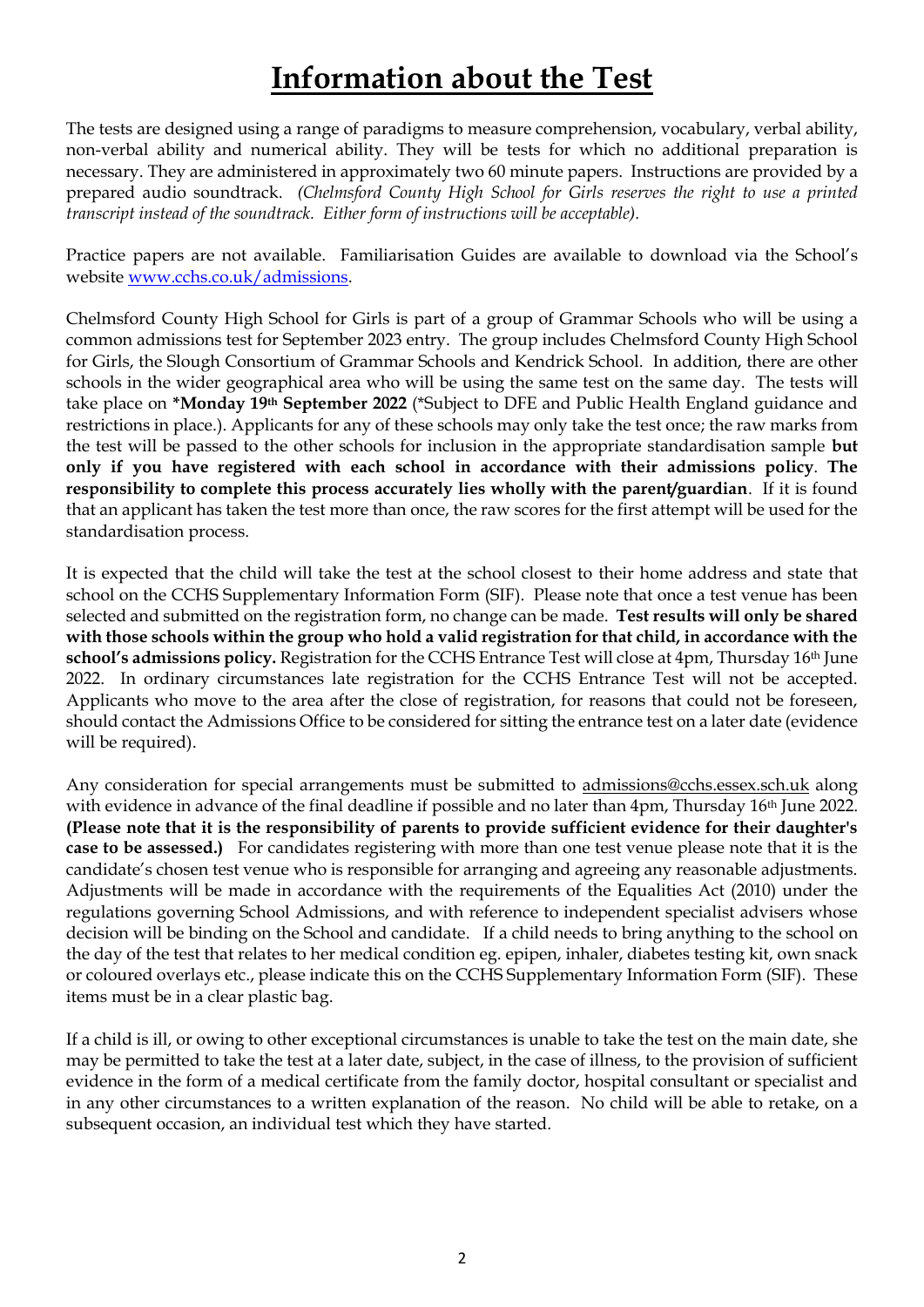If your child wishes to attend an entrance test for another school being held on the same day as the CCHS Entrance Test she will not be permitted to sit the CCHS Entrance Test on an alternative day. This will not be deemed as an exceptional circumstance.

Full details of how to register to Chelmsford County High School for Girls are available via the school website [www.cchs.co.uk/admissions.](http://www.cchs.co.uk/admissions) It is preferable for you to register online, however, paper registration is available on request.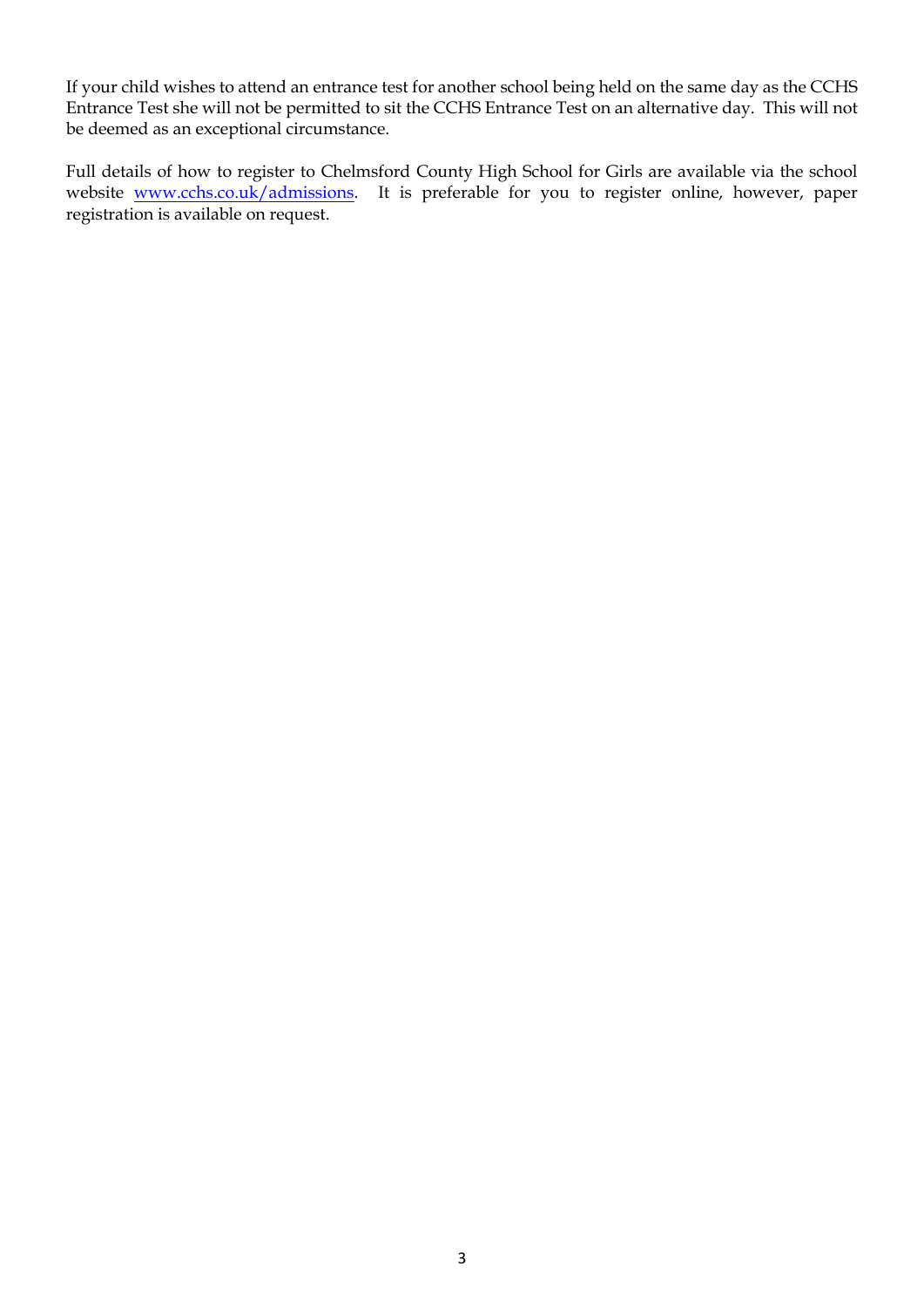# **Registering your child for the CCHS Entrance Test**

The Chelmsford County High School for Girls Supplementary Information Form (SIF) can be submitted online at [www.cchs.co.uk/admissions](http://www.cchs.co.uk/admissions). From 9am on Thursday 28<sup>th</sup> April 2022, you will need to request a passcode to access the CCHS admissions area by registering your email address. It is preferable to register for the entrance test online, however, paper registration is available on request by contacting [admissions@cchs.essex.sch.uk.](mailto:admissions@cchs.essex.sch.uk)

If registering more than one child for the CCHS Entrance Test, you will need to submit a separate Supplementary Information Form (SIF) for each child.

All details must be entered accurately so as not to invalidate the registration and to avoid any delay with communication relating to the test arrangements and results.

## **Information that you will receive from the School**

Parents who have successfully submitted the Chelmsford County High School for Girls Supplementary Information Form (SIF) will receive three separate communications from the School as detailed below:

### **1. Confirmation that the School has received registration**

If you have registered online, you will **only** receive confirmation by email. If you have applied by post, confirmation will be posted to you (please supply a stamped addressed envelope with your Supplementary Information Form, and ensure you have affixed the correct postage). Please contact [admissions@cchs.essex.sch.uk](mailto:admissions@cchs.essex.sch.uk) if you do not receive confirmation within ten working days.

#### **2. Information that you will need on the day of the Entrance Test**

If you have indicated that your daughter will attend the test at Chelmsford County High School for Girls, a letter and registration card confirming the date, time and registration desk that your daughter should attend will be sent by post from Wednesday 31st August 2022. **Please bring these two items with you on the day of the test.**

As there are two sittings for the test and we are unable to confirm whether first or second sittings have been allocated, you are asked to keep the whole day free.

**We are unable to alter test sittings once they have been allocated. If you have exceptional circumstances that prevent you from attending your confirmed sitting please contact [admissions@cchs.essex.sch.uk](mailto:admissions@cchs.essex.sch.uk) immediately.**

## **3. Results will be sent to parents from Mid October 2022**

Test results will be posted to parents. Our policy is to only issue letters by post. Please ensure you have entered your postal address correctly at the time of registration and immediately notify the Admissions Office of any changes.

## **National Offer Day**

Wednesday 1st March 2023 is National Offer Day when all Local Authorities are required to send letters to parents informing them of the outcome of their applications to secondary schools. Any questions that you may have about this letter's arrival or its contents should be addressed to your Local Authority.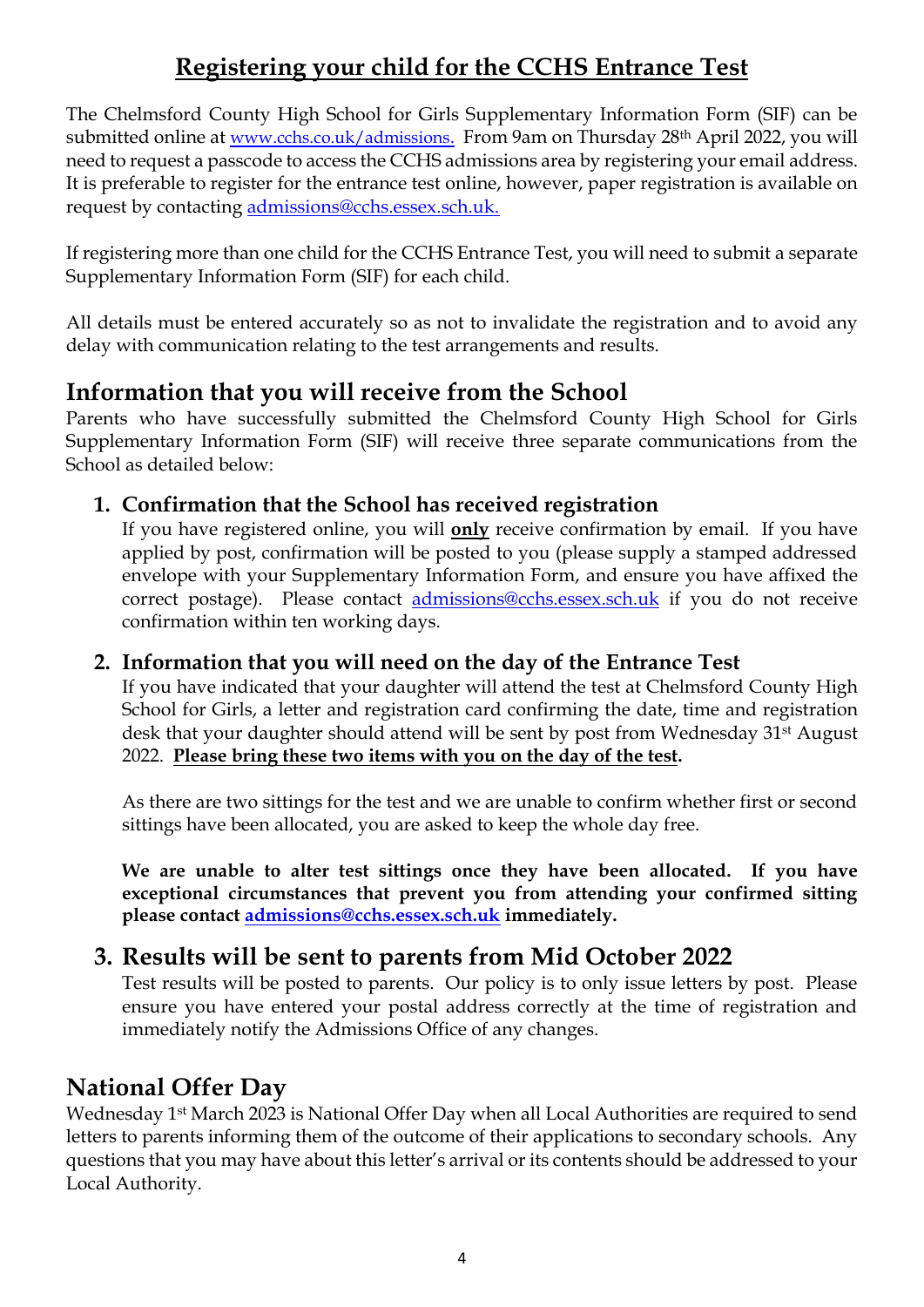# **Questions about the Test**

#### **Q**. **How old should my child be when she takes the test?**

**A.** The test is normally available to children aged at least eleven years and under twelve years on 31st August 2023. Your child's date of birth should fall between 1st September 2011 and 31st August 2012.

#### **Q**. **What if my child is less than 11 years old on 31 August 2023 and I want her to take the test?**

**A**. The School does not encourage early entry other than in exceptional circumstances. The decision to allow a pupil to take the Entrance Test early will be at the School's discretion. Under age candidates are those who would be less than 11 years old on 31 August 2023 and must be registered in Year 6 at the time of taking the test. No candidate will be permitted to take the test twice. (Please contact [admissions@cchs.essex.sch.uk](mailto:admissions@cchs.essex.sch.uk) for further details).

#### **Q**. **What are the tests?**

**A**. The tests are designed using a range of paradigms to measure comprehension, vocabulary, verbal ability, non-verbal ability and numerical ability. They are administered in two 60 minute papers. Instructions are provided by a prepared audio soundtrack.

*(Chelmsford County High School for Girls reserves the right to use a printed transcript instead of the soundtrack. Either form of instructions will be acceptable).*

#### **Q. What is the entry fee?**

**A.** There is no fee required to take the CCHS Entrance Test.

#### **Q**. **When do the tests take place?**

**A**. **Monday 19th September 2022** (subject to DFE and Public Health England guidance and restrictions in place).

#### **Q**. **What happens if my child is ill on the day of the test?**

**A**. If you are at all uncertain about your child's health on the day of the test please withdraw her by contacting the School Office (tel. 01245 352592). Subject to confirmation from the family doctor, hospital consultant or specialist doctor, she may be permitted to take the test on the alternative date. Should your daughter be taken ill she will be escorted to the medical room where members of the St John's Ambulance will be in attendance.

**NB. if your child is too ill to continue and leaves the premises, she will not be allowed to complete any test she has already started.**

- **Q**. **What happens if something else occurs near (or on) the day of the test which prevents my child performing to her best?**
- **A**. When you present your child for the test it is expected that you are satisfied that there are no other circumstances that have occurred that will prevent her from performing to her best. If anything has occurred that you know may affect her performance, you must advise the Admissions Office prior to the test being taken. (This will not be accepted as grounds for appeal).
- **Q**. **What if my child has any medical circumstances, statement or requires other special arrangements to be made for the day of the tests?**
- **A**. Any consideration for special arrangements must be named on the Supplementary Information Form (SIF) along with evidence no later than **Thursday 16th June 2022** Requests received after the closing date may not be considered.

#### **Q. Will my child have the opportunity to take practice papers?**

**A**. Practice papers are not available. Familiarisation papers are available to download from the School's website [www.cchs.co.uk/admissions.](http://www.cchs.co.uk/admissions)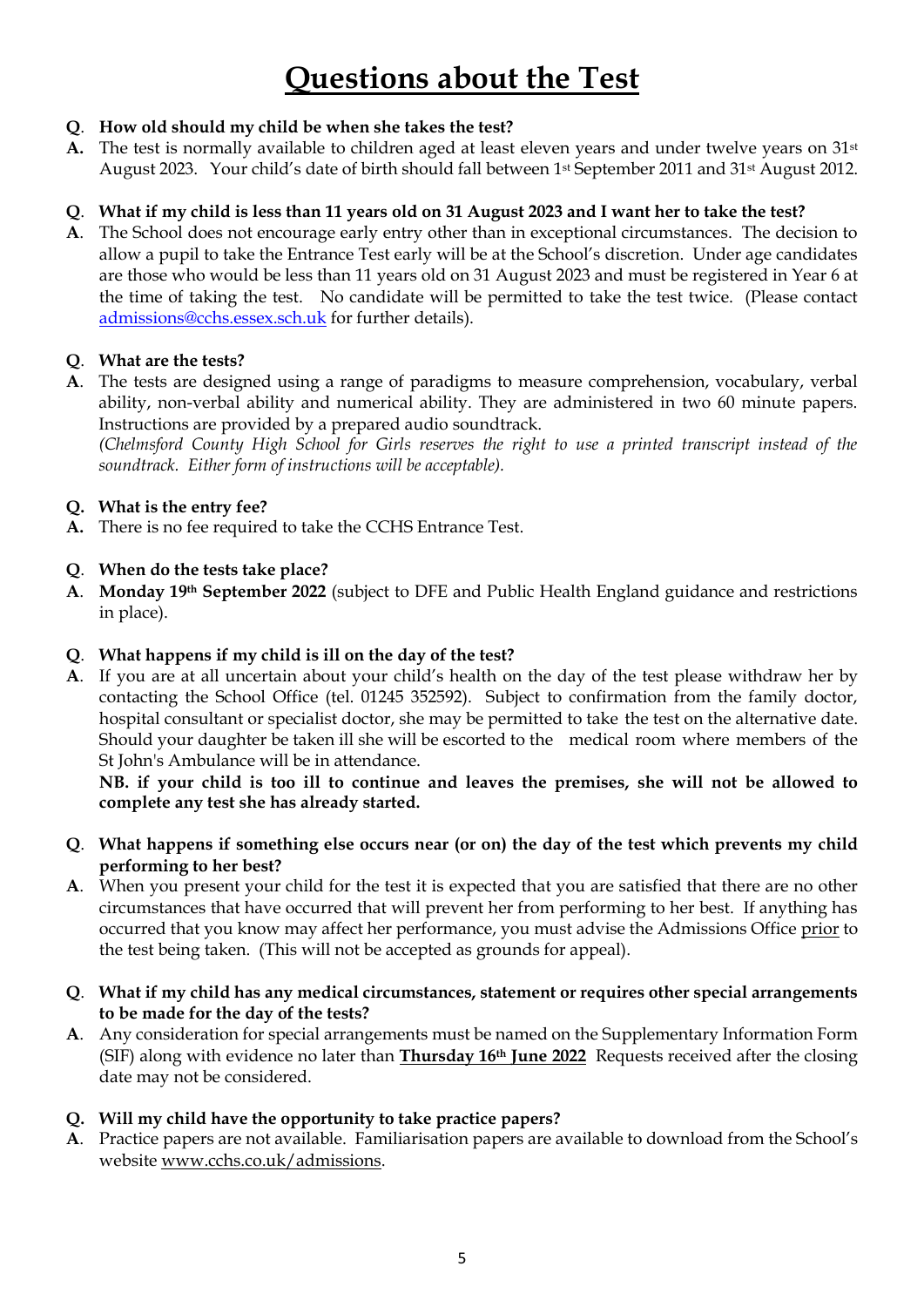#### **Q**. **Where does my child take the test?**

**A**. Applicants who have registered for the CCHS Entrance Test will be tested on Monday 19th September 2022 (subject to DFE and Public Health England guidance and restrictions in place) at Chelmsford County High School for Girls unless they have indicated one of the other designated schools within the group on the Supplementary Information Form.

#### **Q**. **What happens if we have difficulty getting to the test centre?**

**A**. If there are dangerous weather conditions making travel difficult, listen to the local radio where we will make announcements if the test is cancelled. If the bad weather conditions are local to you, please telephone the School Office (tel. 01245 352592). **Please note that evidence will always be sought**.

#### **Q**. **What should my child bring with her to the test?**

**A.** Registration letter and completed registration card, including photo. This will be sent to you in September 2021. Your child may not be permitted to take the test without the registration card. **Candidates will only require a HB pencil, rubber and sharpener. Please ensure that it is in a clear pencil case or holder.** 

Drinks and snacks are not permitted during the tests unless you have notified the Admissions Office in writing of a specific medical condition in advance of the day of the test. Each candidate will be given a bottle of still water (500ml) and one plain biscuit during the break**.**

The use of test timer watches, dictionaries, electronic calculators of any description (including calculator watches) is not permitted. Mobile phones, iPads, Smart watches or any other electronic aids should not be brought to the test. Your daughter does not need to wear school uniform.

#### **Preference/Admissions/Appeals**

- **Q**. **What advice would you give about the order that I put my preferences on the Local Authority Form?**
- **A**. You should list your chosen schools in your true order of preference. If Chelmsford County High School for Girls is your first preference then you should put it first on your list. This will not prejudice your application to the other schools in your list of preferences.

#### **Q. What happens if my child does not meet the admissions criteria for her first preference school?**

**A.** The Local Authority will only offer your child one school place. This will be the highest placed school in your list of preferences for which your daughter meets the admissions criteria. You will not be offered additional places at the other schools lower on your lists, even if your daughter meets their admissions criteria.

If your child does not meet the admissions criteria of your first preference school then your second preference moves up the list and is treated as your new "first preference" by the Local Authority. The Local Authority will apply this school's admission criteria and decide whether or not your child meets them and should be offered a place.

#### **Q**. **Can I name more than one Grammar School on my Local Authority Common Application form?**

- **A**. Yes, you can name as many Grammar Schools as you like, as long as you do not exceed the number of preferences allowed by your Local Authority.
- **Q**. **Can I appeal against the decision to refuse my child a place at one of my chosen schools?**
- **A**. Information about how to appeal against a refusal of a school place will be sent to you by your Local Authority when you receive your secondary school offer in March 2023.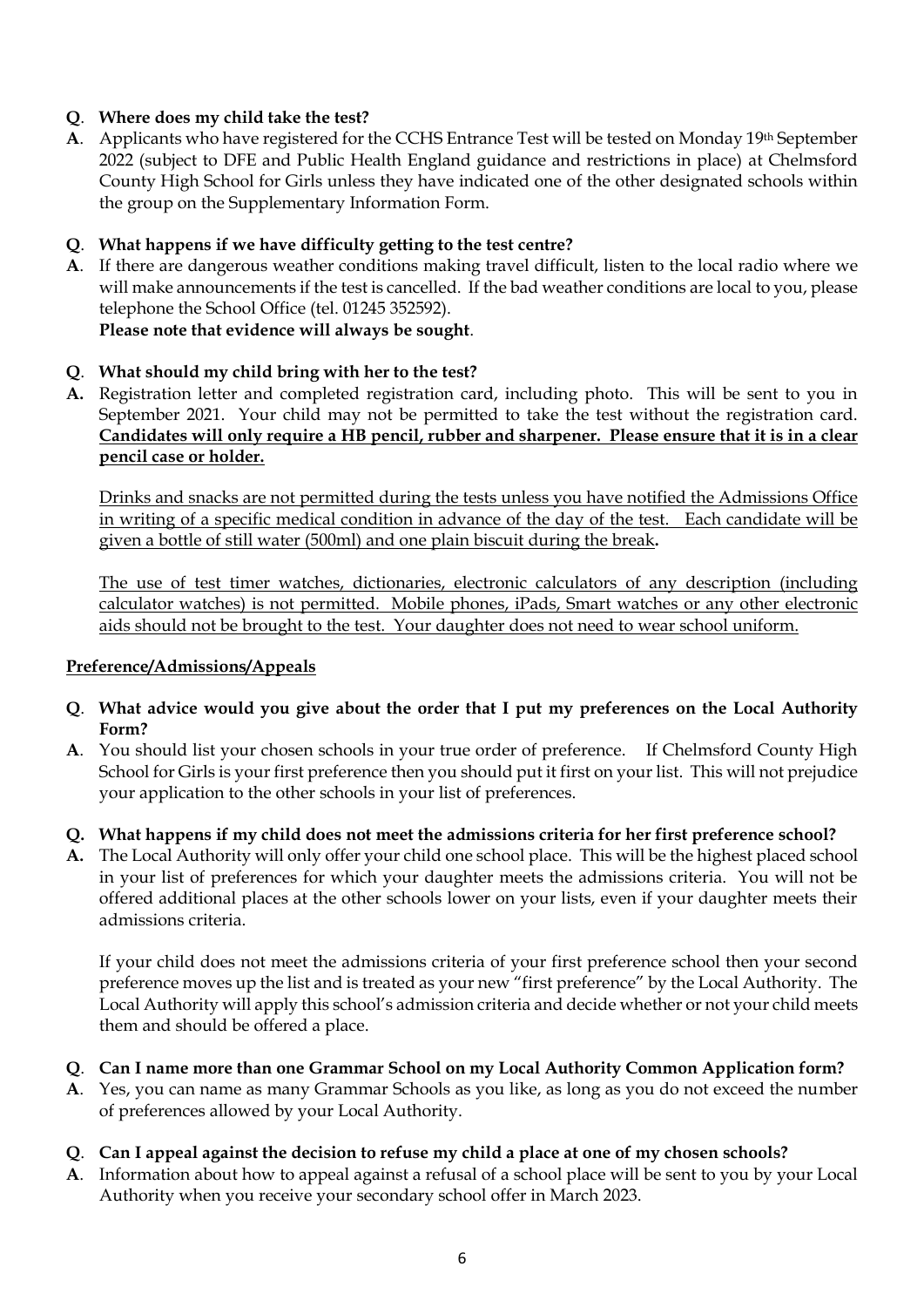# **Application Process**

## **How do I apply for a place at CCHS?**

To apply for a place at Chelmsford County High School for Girls you must name the school as one of your preferences on the Local Authority Common Application Form (CAF) and register your child to take the Entrance Test at [www.cchs.co.uk/admissions.](http://www.cchs.co.uk/admissions)

The Common Application Form can either be completed and submitted online at [www.essex.gov.uk/admissions](http://www.essex.gov.uk/admissions) or you can complete and return the form at the back of the LA Secondary School Admission booklet.

## **Completing your Common Application Form (CAF)**

The Local Authority Common Application Form and Guidance Notes will be available to all parents of Year 6 children via their Home Local Authority in early September 2022. This form must be returned to your Home Local Authority.

Application for places must be made on the Common Application Form. Completing only the Chelmsford County High School for Girls Supplementary Information Form does not constitute a valid application for a place at Chelmsford County High School for Girls. Parents must use the Common Application Form of the LA in which they live, even if the schools that they name as preferences on the form are in a different Authority.

## **Date for the Return of Local Authority Application Form**

The 31st October 2022 is the date for the return of Common Application Forms to the relevant Home Local Authority. This is a national closing date. Please ensure that your form is returned on time as late applications are dealt with after those submitted on time. The School does not require another copy of the SIF.

#### **Essex Local Authority contact details:**

School Admissions Essex County Council PO Box 4261 Chelmsford CM1 1GS Tel: 0345 603 2200 Email: [admissions@essex.gov.uk](mailto:admissions@essex.gov.uk) Website: essex.gov.uk/admissions